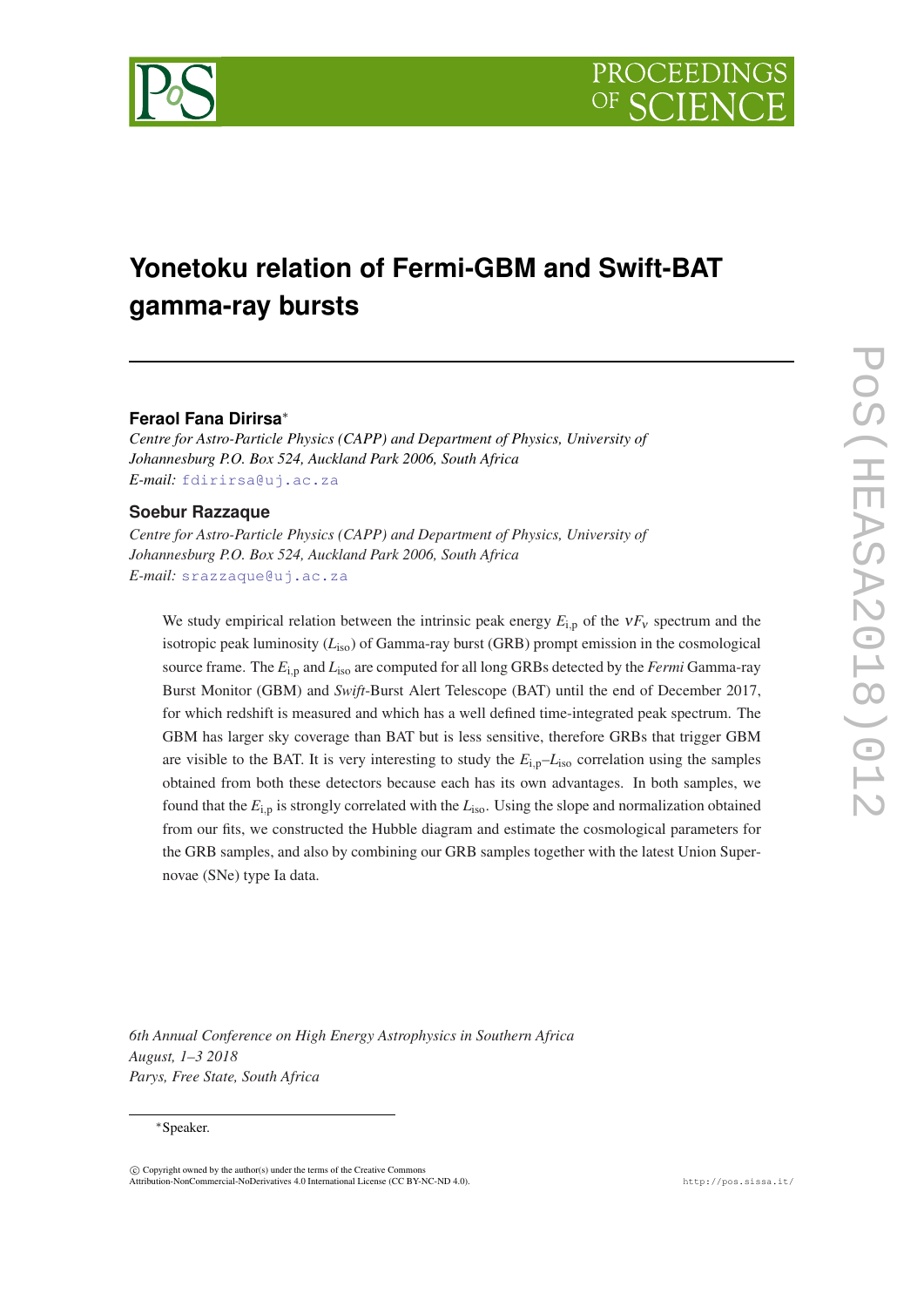## 1. Introduction

Since the launch of the *Fermi* Gamma-ray Space Telescope on 2008 June 10 and the *Swift* satellite on 2004 November 20, a significant number of GRBs have been observed by both the *Fermi* Gamma-ray Burst Monitor (GBM, 8 keV–40 MeV) [\[1\]](#page-6-0) and the *Swift*-Burst Alert Telescope (BAT, 15–350 keV) [\[2\]](#page-7-0). Observations by these telescopes have allowed to study the spectral properties and energy of GRBs detected up to very high redshifts [\[3\]](#page-7-0). We study an empirical relation between the intrinsic peak energy  $E_{i,p}$  of the  $vF_v$  spectrum and the isotropic peak luminosity  $L_{iso}$  in the cosmological source frame, the so-called Yonetoku relation [\[4\]](#page-7-0). Our sample comprises all long GRBs (lGRBs) with measured redshift reported in the *Fermi*-GBM [[5](#page-7-0), [6](#page-7-0), [7](#page-7-0)] and *Swift*-BAT [[8](#page-7-0)] catalogs, until December 2017. For these GRBs, we derive, where possible, the *E*i,<sup>p</sup> and the *L*iso from the best-fit parameters of spectral fit. In order to compute these observables, we consider a one-second (*T*peak) time integrated spectral analysis. It is a time when the light curve of GRB prompt emission peaks, and which is measured from the trigger time. Since, the GBM has larger sky coverage and is less sensitive than the BAT, some of the GRBs that trigger GBM are also visible to the BAT. The spectral peak energy and the flux of BAT GRBs, because it is sensitive to a narrower and lower energy range, are lower compared to the GBM GRBs. The BAT may miss the high energy photons to be used for the spectral analysis as a result. This may lead to finding different spectral peak energy for the same burst detected by GBM and BAT instruments.

The correlations between the spectral peak energy and energy output for lGRBs have important implications both for theoretical understanding of the burst physics and for application of GRBs possibly as cosmological tools [\[9,](#page-7-0) [10](#page-7-0), [11\]](#page-7-0). If GRBs can be standardized, similarly to type Ia SNe [[12,](#page-7-0) [13\]](#page-7-0), they could potentially be used as cosmological tools to probe the distant Universe. Following the finding of the Yonetoku relation, much efforts have been made by several independent authors [\[14](#page-7-0), [15](#page-7-0)] to investigate whether this relation has a physical origin or it is due to an instrumental selection effect (or bias) [[16\]](#page-7-0). To date, there is no clear consensus reached on the physical interpretation of these correlations [[17,](#page-7-0) [18\]](#page-7-0). Recently, however, interesting progress has been made to answer this question by studying the comoving properties of GRBs [[19,](#page-7-0) [20](#page-7-0)]. The discovery of small dispersion/outliers with a tighter correlation around the power law best-fit line of the Yonetoku relation is promising. Despite this discussion, the  $E_{i,p}$ – $L_{iso}$  correlation has been proposed as a possible mechanism to constrain cosmological parameters [\[9,](#page-7-0) [21](#page-7-0)].

In this work, we study the validity and stability of the Yonetoku relation [\[4](#page-7-0)], using samples of lGRBs from the BAT and GBM instruments. The calibrated parameters obtained from this correlation have been used to construct the Hubble's diagram and estimate the cosmological parameters for the lGRB samples alone and together with the latest Union Supernovae SNe type Ia data [[22\]](#page-7-0).

### 2. Sample selection

As of December 2017, the *Swift*-BAT has detected 1192 GRBs [\[8\]](#page-7-0), of which about 35% have measured redshifts. In the case of the *Fermi*-GBM detected 2232 GRBs [\[5,](#page-7-0) [6,](#page-7-0) [7\]](#page-7-0), only ∼ 5% have measured redshift. Since the energy band of the BAT is narrow (i.e., 15–150 keV), the spectral peak energy  $(E_p)$  of GRBs are sometimes outside of the energy band. So, we cannot precisely characterize it. Some soft GRBs (i.e., low power-law spectral index) have  $E_p$  below the energy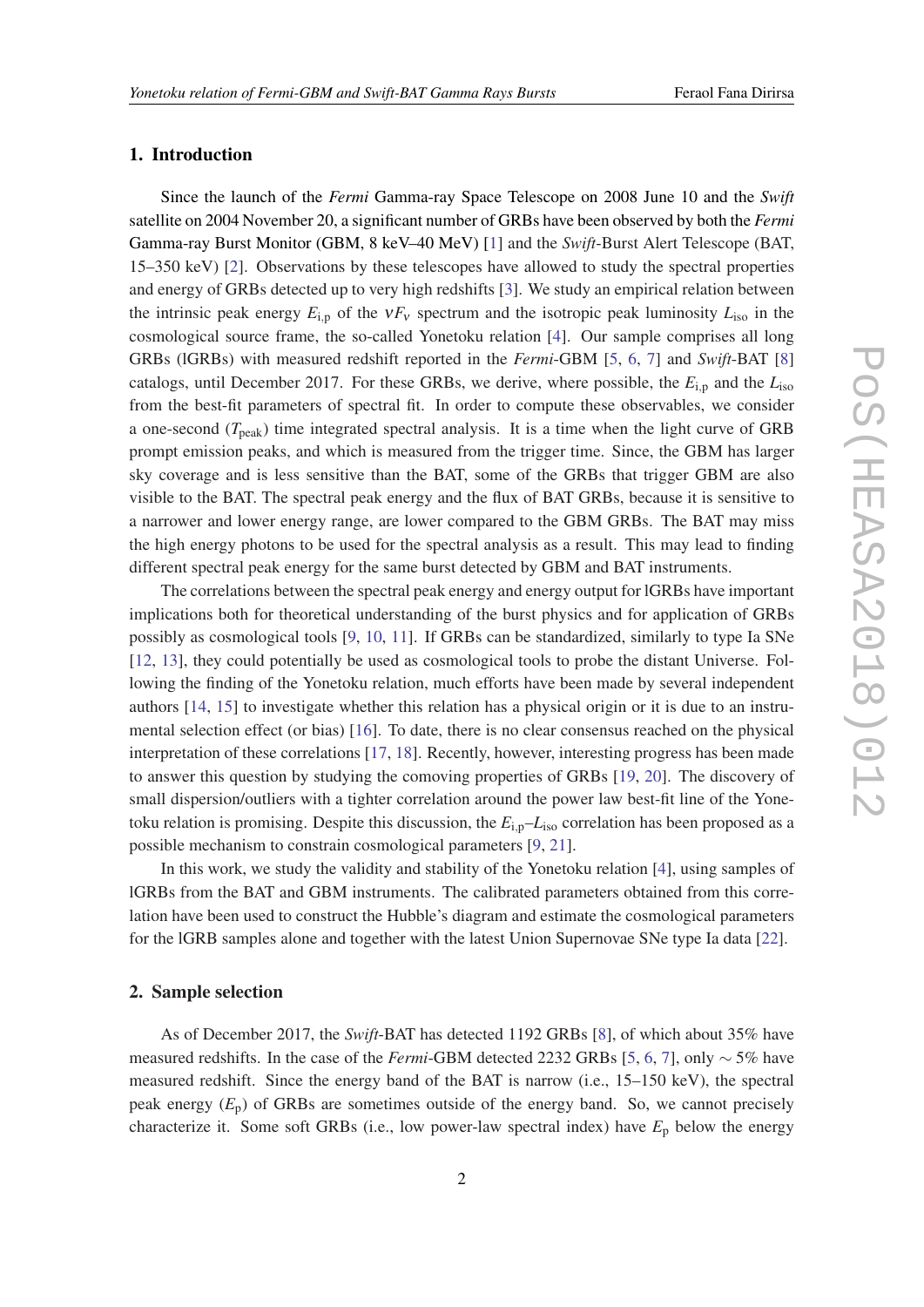<span id="page-2-0"></span>threshold of the BAT energy range. In addition, a simple power law (PL) is an acceptable spectral fit for most GRBs detected by BAT, which do not provide *E*p. This reduces the number of GRBs with measured redshift in our analysis of  $E_{i,p}$ – $L_{iso}$  correlation. So, we have identified 38 GRBs (hereafter, S<sub>BAT</sub>) which were modeled by a power law with an exponential cutoff (PLEC). We have also identified 76 GBM GRBs (hereafter,  $F_{\text{GBM}}$ ) for which their spectral fitting parameters are constrained from the spectral models such as the Band function [\[23](#page-7-0)], smoothly broken power law [[24\]](#page-7-0) and PLEC. In the joint  $F_{GBM} + S_{BAT}$  sample, we have excluded 12 GRBs from the BAT sample which are simultaneously detected by both GBM and BAT instruments.

## 3. Intrinsic peak energy and isotropic peak luminosity

In this section we discuss the computation of  $E_{i,p}$  and  $L_{iso}$  for different GRB samples detected by the BAT and GBM instruments. After measuring a spectroscopic or photometric redshift of a GRB, one can correct for cosmological effects and infer its rest frame spectral peak energy as  $E_{i,p} = E_p(1+z)$ . The 1-second isotropic peak luminosity  $L_{iso}$  is calculated in the cosmological source frame as

$$
Liso = 4\pi dL2 Fbolo, \text{erg/s},
$$
\n(3.1)

where  $F_{\text{bolo}} = \int_{E_{1/1+\zeta}}^{E_2/1+\zeta} EN(E) dE$  [erg cm<sup>-2</sup> s<sup>-1</sup>] is the measured peak bolometric flux integrated over the energy range from  $E_1 = 1$  keV to  $E_2 = 10^4$  keV. Here  $N(E)$  is the 1-second time-integrated spectrum of the acceptable fitting models (i.e., Band, PLEC and SBPL). Assuming a flat ΛCDM model (i.e.,  $\Omega_{\Lambda} + \Omega_{\rm m} = 1$ ), the luminosity distance ( $d_{\rm L}$ ) can be expressed with Hubble constant *H*<sub>0</sub> (km s<sup>-1</sup> Mpc<sup>-1</sup>) as  $d_L = (1+z)cH_0^{-1} \int_0^z dz' / ((1 - \Omega_Λ)(1 + z')^3 + \Omega_Λ)^{1/2}$ , where  $\Omega_Λ$  and  $\Omega_m$ are the dark energy and dark matter densities at present time, respectively. The uncertainty  $\sigma_{\text{Liss}}$  of Eq. (3.1) can be computed with a propagation of error approach using errors on parameters obtained from the best-fit spectral analysis. The uncertainty for each parameter has been estimated at 90% confidence level as reported in the GBM [\[5,](#page-7-0) [6,](#page-7-0) [7](#page-7-0)] and BAT GRB [\[8\]](#page-7-0) catalogs.

## 4. The Yonetoku relation

The phenomenological  $L_{\text{iso}}-E_{\text{i,p}}$  correlation can be described by a simple power law as

$$
L_{\rm iso} = k \left(\frac{E_{\rm i,p}}{E_{0,\rm dec}}\right)^m L_{0,\rm iso},
$$
\n(4.1)

where  $E_{0,\text{dec}}$  is the de-correlation energy at which the error on  $E_{i,p}$  becomes small, *m* is the index of PL, *k* is a proportionality constant and  $L_{0,iso} = 10^{52}$  erg s<sup>-1</sup>. For each GRB in the samples, we have computed  $E_{i,p}$  and  $L_{iso}$  using Eq. (3.1) in the 1 keV–10 MeV energy range. In such a way that Eq. (3.1) takes the linearized form

$$
y = mx + k \tag{4.2}
$$

where  $y \equiv \log(L_{\text{iso}}/L_{0,\text{iso}})$  and  $x \equiv \log(E_{\text{i,p}}/E_{0,\text{dec}})$ . The error on *y* (Eq. (4.2) is estimated as  $\sigma_y^2 =$  $\sigma_{k}^2 + m^2 \sigma_{x}^2 + \sigma_{m}^2 x^2 + \sigma_{ext}^2$ . Here the systematic uncertainties  $\sigma_{x_i}$  and  $\sigma_{y_i}$  are the errors on the *x* and *y* data, respectively.  $\sigma_{ext}$  is an extrinsic systematic error, which is treated as an unknown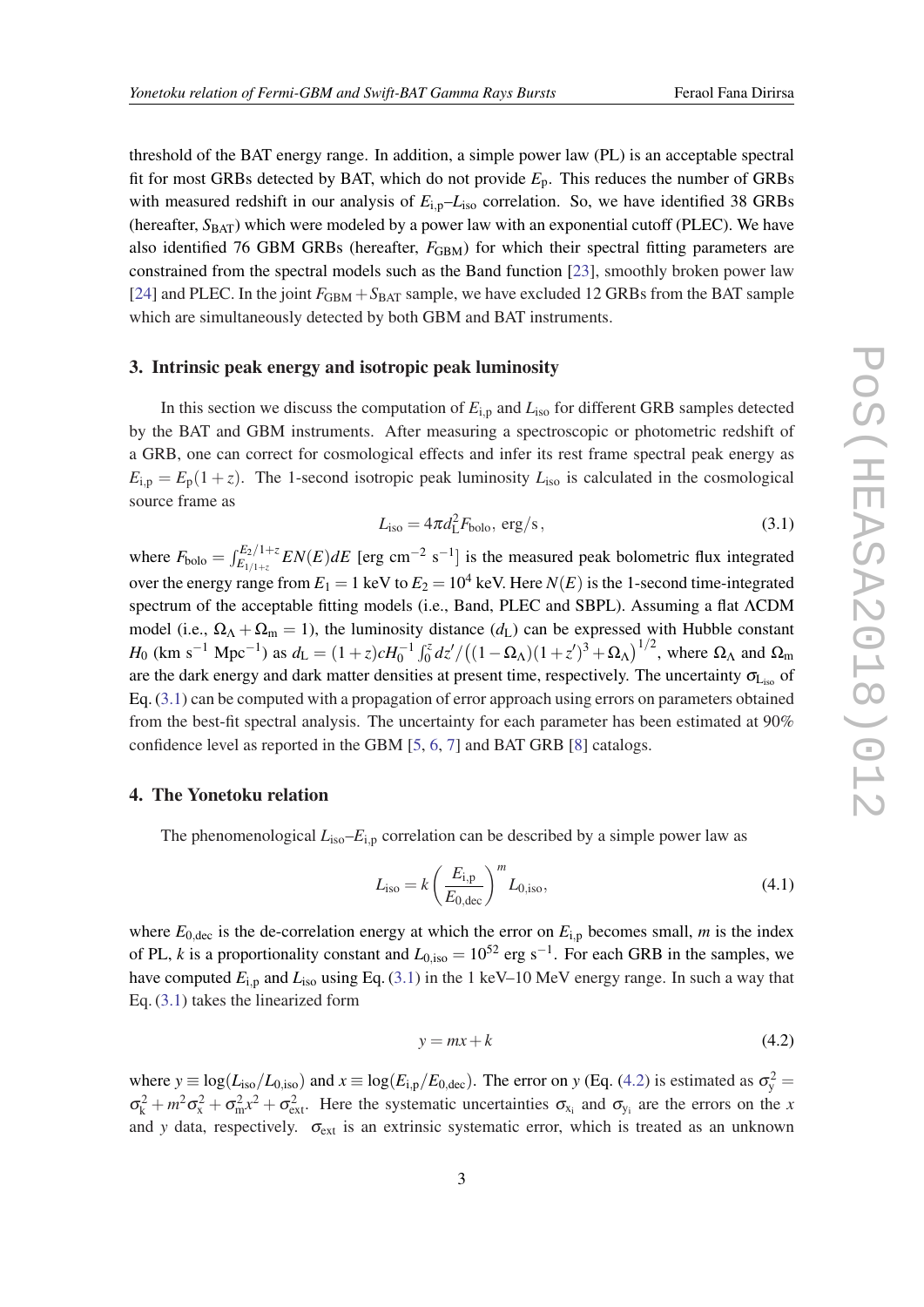<span id="page-3-0"></span>physical parameter. This may account for hidden parameters related to the physical origin of the Yonetoku relation. In order to constrain  $\sigma_{ext}$  and coefficients of the  $L_{iso}$ - $E_{i,p}$  correlation, we apply the maximum likelihood statistical method [\[25](#page-7-0)] given by

$$
L(m,k,\sigma_{\text{ext}}) = \frac{1}{2} \sum_{i}^{N} \ln(\sigma_{\text{ext}}^2 + \sigma_{y_i}^2 + m^2 \sigma_{x_i}^2) + \frac{1}{2} \sum_{i}^{N} \frac{(y_i - mx_i - k)^2}{(\sigma_{\text{ext}}^2 + \sigma_{y_i}^2 + m^2 \sigma_{x_i}^2)}.
$$
(4.3)

We mazimize this function to find the best-fit values of the parameters  $m$ ,  $k$  and  $\sigma_{ext}$ . The obtained results are listed in Tab. 1 for the  $F_{GBM}$  and  $S_{BAT}$  samples, and for the combination of the two samples. To determine uncertainties of a fit parameter  $q_i$ , we apply the log likelihood function  $-\ln\mathcal{L}(m, k, \sigma_{ext}) \equiv L(m, k, \sigma_{ext})$  to fit the *x* and *y* data with Eq. ([4.2](#page-2-0)) as in [[26\]](#page-7-0). A marginalized likelihood function  $\mathcal{L}_i(q_i)$  has been evaluated by integrating over other parameters. Then the median value for the parameter  $q_{i,med}$  was found from the integral  $\int_{q_{i,min}}^{q_{i,med}} \mathcal{L}_i(q_i) dq_i =$ 1  $\frac{1}{2} \int_{q_{i,min}}^{q_{i,max}} \mathcal{L}_i(q_i) dq_i$ , where  $q_{i,min}$  and  $q_{i,max}$  are the minimum and maximum values of the parameters, respectively. The  $1\sigma$  or 68.27% confidence interval  $(q_{i,1}, q_{i,h})$  of the parameters are then found

**Table 1:** The best-fit parameters of the  $E_{i,p}$ – $L_{iso}$  correlation of  $F_{GBM}$ ,  $S_{BAT}$  and the joint  $F_{GBM}$  +  $S_{BAT}$ samples. The  $\rho_{E_{i,p},L_{iso},z}$  and  $\rho_{E_{i,p},L_{iso}}$  are the partial and the Pearson correlation coefficients, respectively.

| IGRB samples No. of GRBs $\rho_{E_{i,p},L_{iso}}$ $\rho_{E_{i,p},L_{iso},Z}$ m |     |      |      |                                                  | $\sigma_{\rm ext}$ |
|--------------------------------------------------------------------------------|-----|------|------|--------------------------------------------------|--------------------|
| $F_{\rm GBM}$                                                                  | 76. | 0.67 | 0.52 | $1.56 \pm 0.35$ 52.61 $\pm$ 0.12 0.53 $\pm$ 0.09 |                    |
| $S_{\text{BAT}}$                                                               | 38  | 0.83 | 0.75 | $2.69 \pm 0.65$ 52.50 $\pm$ 0.18 0.31 $\pm$ 0.15 |                    |
| $F_{\rm GBM}+S_{\rm BAT}$                                                      | 102 | 0.70 | 0.63 | $1.60 \pm 0.29$ 52.48 $\pm$ 0.10 0.54 $\pm$ 0.08 |                    |



**Figure 1:** *Left panel* – The  $E_{i,p} - L_{iso}$  correlation for  $F_{GBM}$  sample (magenta). *Middle panel* – The  $E_{i,p} - L_{iso}$ correlation for  $S_{\text{BAT}}$  sample (grey). *Right panel* – The  $E_{\text{i,p}} - L_{\text{iso}}$  correlation for the combined  $F_{\text{GBM}} + S_{\text{BAT}}$ sample, which are not simultaneously detected by GBM and BAT.

by solving the integral [\[25](#page-7-0)] given by

$$
\int_{q_{\rm i,l}}^{q_{\rm i,med}} \mathcal{L}_{\rm i}(q_{\rm i}) dq_{\rm i} = \frac{1-\eta}{2} \int_{q_{\rm i,min}}^{q_{\rm i, max}} \mathcal{L}_{\rm i}(q_{\rm i}) dq_{\rm i}; \ \int_{q_{\rm i,med}}^{q_{\rm i, h}} \mathcal{L}_{\rm i}(q_{\rm i}) dq_{\rm i} = \frac{1-\eta}{2} \int_{q_{\rm i, min}}^{q_{\rm i, max}} \mathcal{L}_{\rm i}(q_{\rm i}) dq_{\rm i} \tag{4.4}
$$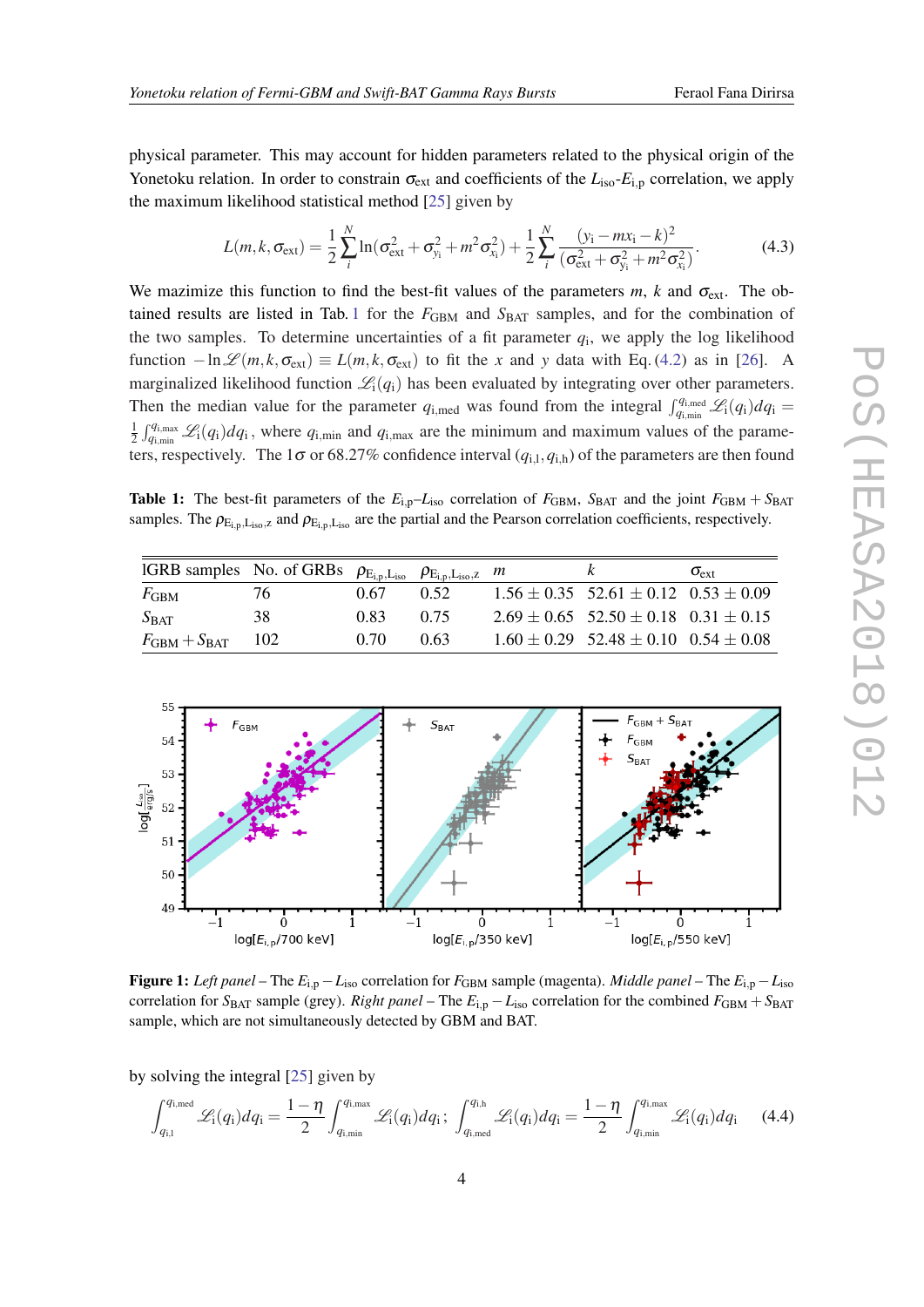where  $\eta = 0.6827$ . Hence, we calculate the mean of the upper and lower uncertainties for each parameter. We have plotted the Yonetoku relation in Fig. [1](#page-3-0) by using the best-fit parameters listed in Tab. [1](#page-3-0) for  $F_{\text{GBM}}$  and  $S_{\text{BAT}}$  samples and the joint GBM and BAT sample. We see that the best-fit index  $(m = 2.69 \pm 0.65)$  for the  $S_{BAT}$  sample is steeper than the slopes of the  $F_{GBM}$   $(m = 1.56 \pm 0.35)$  and the joint  $S_{\text{BAT}} + F_{\text{GBM}}$  ( $m = 1.60 \pm 0.29$  $m = 1.60 \pm 0.29$  $m = 1.60 \pm 0.29$ ) samples reported in Tab. 1. At the low luminosities and for  $S<sub>BAT</sub>$  and  $S<sub>BAT</sub> + F<sub>GBM</sub>$  samples, we find a mild shift of the population away from the Yonetoku relation in the direction of higher  $E_{i,p}$  (see the right panel of Fig. [1\)](#page-3-0). This resulted in a correlation line with steeper (harder) slope at the specified luminosity range. A possible explanation of these inconsistencies is that the Yonetoko relation may largely be due to an observational bias. Note that it is more difficult to detect weak hard bursts as those have fewer photons. This is manifested by the fact that the index is larger for Swift that has a softer detection band. For a sample of  $S_{\text{BAT}}$ the partial correlation coefficient  $\rho_{E_{i,p},L_{iso},z} = 0.75$  and the Pearson correlation coefficient  $\rho_{E_{i,p},L_{iso}} =$ 0.83. The degree of this correlation is higher than the other  $F_{\text{GBM}}$  and the combined  $S_{\text{bat}} + F_{\text{GBM}}$ samples.

### 5. Constraints on cosmological parameters and the extended Hubble diagram

Once the parameters are obtained by fitting the linearized Yonetoku relation, we can use lGRBs to constrain the cosmological parameters. Our procedure is the following. We invert the relation in Eq. ([4.1](#page-2-0)) to obtain  $d_L$ , which can be expressed in terms of  $L_{iso}$  and  $F_{bolo}$  as  $d_L =$  $\left[ (1+z)L_{0,\text{iso}}10^{k}/(4\pi F_{\text{bolo}})\left(E_{\text{i,p}}/E_{0,\text{dec}}\right)^{m} \right]^{1/2}$ . Using the computed  $d_{\text{L}}$  for each GRB, we construct the Hubble's diagram from the distance modulus  $\mu(z) = 5 \log(d_L/1 \text{ Mpc}) + 25$ . Then the distance modulus related to the power law form of Yonetoku relation in Eq. [\(4.1\)](#page-2-0) can be written as

$$
\mu = \frac{5}{2} \log \left[ \frac{L_{0,\text{iso}}}{4\pi F_{\text{bolo}}} \left( \frac{E_{\text{i,p}}}{E_{0,\text{dec}}} \right)^m \right] + \frac{5}{2} k - 5 \log (1 \text{Mpc}) + 25. \tag{5.1}
$$

Here the  $\mu$  uses all the fitting parameters obtained from the  $E_{i,p} - L_{iso}$  correlation. The variance of  $\mu$  is computed by using error propagation method and is given by

$$
\sigma_{\mu}^{2} = \left(\frac{\partial \mu}{\partial \log L_{\rm iso}}\right)^{2} \sigma_{\log L_{\rm iso}}^{2} + \left(\frac{\partial \mu}{\partial F_{\rm bolo}}\right)^{2} \sigma_{F_{\rm bolo}}^{2} = \left(\frac{5}{2} \sigma_{\log L_{\rm iso}}\right)^{2} + \left(\frac{5}{2} \frac{\sigma_{F_{\rm bolo}}}{\ln 10 F_{\rm bolo}}\right)^{2},\tag{5.2}
$$

where  $\sigma_{\log L_{\rm iso}}$  is the propagated uncertainty on  $L_{\rm iso}$  computed from  $\sigma_{\rm y}$  of Eq. [\(4.2](#page-2-0)) and yield  $\sigma_{\log L_{\rm iso}}^2 =$  $(\sigma_m \log(E_{i,p}/E_{0,\text{dec}}))^2 + (m\sigma_{E_{i,p}}/(ln 10E_{i,p}))^2 + \sigma_k^2 + \sigma_{\text{ext}}^2$ . One can plot the Hubble diagram using  $\mu$  (Eq. 5.1) and its uncertainty  $\sigma_{\mu}$  (Eq. 5.2). The parameters of a flat ΛCDM cosmological model can be constrained by using the GRB sample or GRB sample together with SNe U2.1 sample [[22\]](#page-7-0). The best-fit cosmological parameters can be obtained by minimization of the  $\chi^2$  expression given by

$$
\chi^2(H_0, \Omega_\Lambda) = \sum_{i=0}^N \frac{\left(\mu(z) - \mu^{\text{th}}(z; H_0, \Omega_\Lambda)\right)^2}{\sigma_{\mu(z)}^2},\tag{5.3}
$$

where  $\mu(z)$  is the distance modulus obtained from Eq. (5.1),  $\sigma_{\mu(z)}$  is the uncertainty of distance modulus obtained from Eq. (5.2) and  $\mu^{th}(z, H_0, \Omega_\Lambda) = 5 \log(d_L(H_0, \Omega_\Lambda)/1 \text{ Mpc}) + 25$  is a theoretically predicted value of the distance modulus.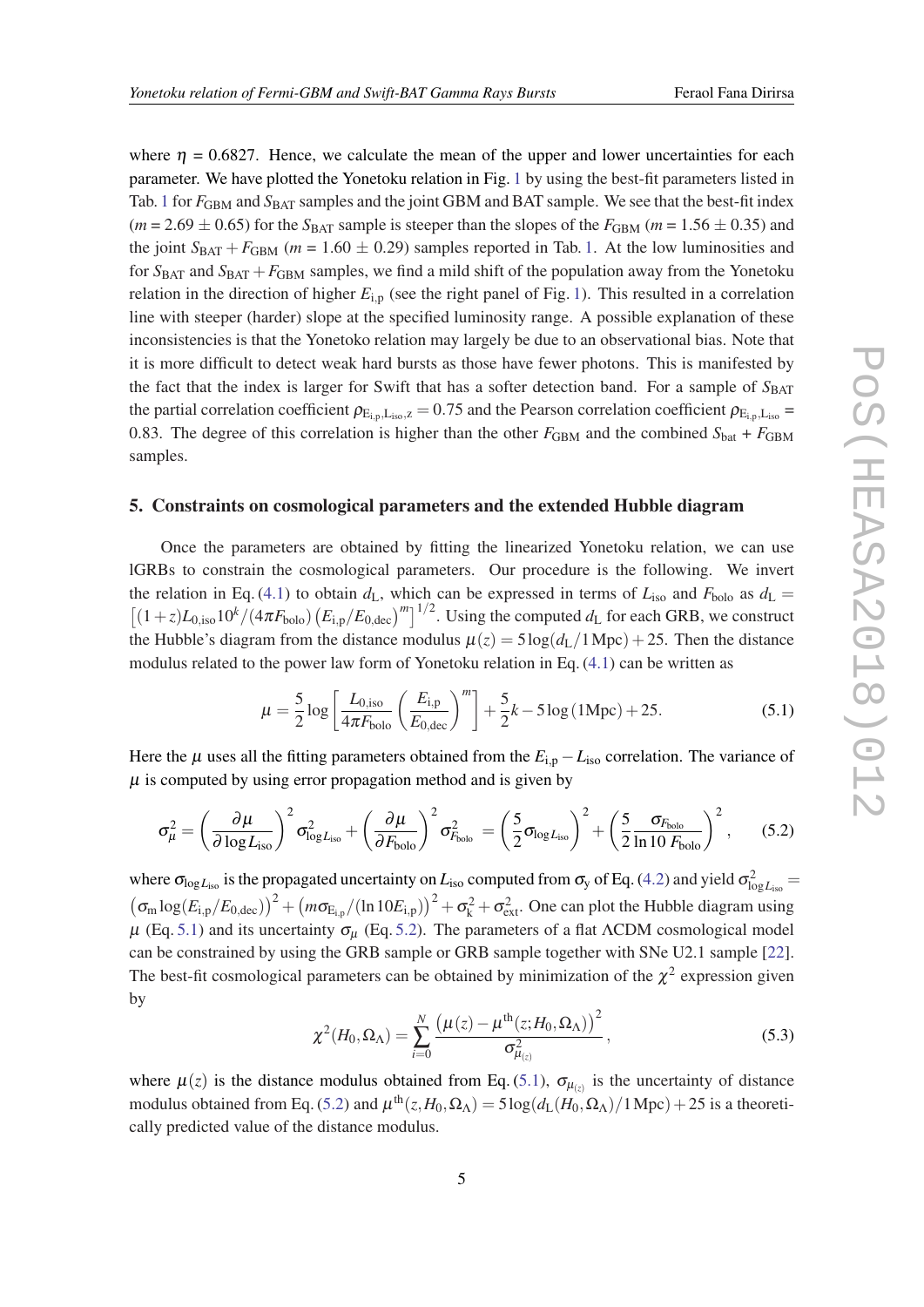

Figure 2: Constraints on the cosmological parameters from fitting of the Yonetoku relation for different samples of lGRBs. *Left panel* – The Ω<sup>Λ</sup> and *H*<sup>0</sup> obtained from *F*GBM sample (magenta). *Middle panel* – The  $\Omega_{\Lambda}$  and *H*<sub>0</sub> obtained from the *S*<sub>BAT</sub> sample (grey). *Right panel* – The  $\Omega_{\Lambda}$  – *H*<sub>0</sub> obtained from the *F*<sub>GBM</sub>+*S*<sub>BAT</sub> sample (black). The  $1\sigma$  and  $2\sigma$  confidence levels of the pair of cosmological parameters determined by following  $\Delta \chi^2 \equiv \chi^2 - \chi^2_{\text{min}} \leq 2.30$  and 6.18, respectively.

We have performed a  $\chi^2$  analysis to constrain cosmological parameters using lGRBs and applied it to different samples depending on the coefficients of the *E*i,p–*L*iso relation. Then we considered all possible values of the cosmological parameters to plot the likelihood contours in the  $(\Omega_{\Lambda}, H_0)$  plane at the 1 $\sigma$  and 2 $\sigma$  confidence levels as shown in Fig. 2. The values of these parameters at  $1\sigma$  confidence level for different samples are reported in Tab. 2. The large contours on the

Table 2: Constraints on  $H_0$  [km s<sup>-1</sup> Mpc<sup>-1</sup>] and  $\Omega_{\Lambda}$  in 1 $\sigma$  confidence level in the flat Universe.

| Samples            | $F_{\rm GBM}$ | $S_{\text{BAT}}$                                                         | $F_{\rm GBM}+S_{\rm BAT}$ | SNe U2.1                          | $F_{GBM} + S_{BAT} + SNe U2.1$ |
|--------------------|---------------|--------------------------------------------------------------------------|---------------------------|-----------------------------------|--------------------------------|
| $H_0$              |               | $49.59^{+9.71}_{-5.00}$ $50.82^{+22.83}_{-8.17}$ $50.82^{+6.89}_{-5.49}$ |                           | $69.99_{-0.53}^{+0.54}$           | $69.91_{-0.52}^{+0.53}$        |
| $\Omega_{\Lambda}$ |               | $\overline{\phantom{0}}$                                                 | $\overline{\phantom{0}}$  | $0.723 \pm 0.03$ $0.715 \pm 0.03$ |                                |

cosmological parameters are direct results of the errors on the correlation coefficients in Yonetoku relation. The combination of GRBs and SNe type Ia data can potentially be used as a probe of the Hubble diagram. In our analysis, we used the recent 580 SNe U2.1 sample [[22\]](#page-7-0) that covers the redshift from 0.015 to 1.414. Note that Riess et al. [\[27](#page-7-0)] obtained a different value of  $H_0$  than shown in Tab. 2, using other different samples. In the left panel of Fig. [3,](#page-6-0) we plotted the likelihood contours of SNe U2.1 with a measured value of  $H_0 \simeq 69.99$  km s<sup>-1</sup> Mpc<sup>-1</sup> and  $\Omega_\Lambda \simeq 0.72$ , and the likelihood contour of  $F_{\text{GBM}} + S_{\text{BAT}} + S_{\text{Ne}}$  U2.1 sample with a measured value of  $H_0 \simeq 69.91$  km s<sup>-1</sup> Mpc<sup>-1</sup> and  $\Omega_A \simeq 0.72$  in 1 $\sigma$  confidence intervals. The best-fit value in 1 $\sigma$  confidence level is consistent with the Planck values [[28](#page-7-0)]. However, the errors on parameters are rather large that may have arised due to the large extrinsic systematics scattering associated with the hidden parameters related to the physical origin of the Yonetoku relation. The right panel of Fig. [3](#page-6-0) shows the Hubble diagram constructed with the SNe U2.1 together with  $F_{GBM}$  and  $S_{BAT}$  samples. The black line is plotted using the estimated cosmological parameters  $H_0 = 69.908$  km s<sup>-1</sup> Mpc<sup>-1</sup> and  $\Omega_{\Lambda} = 0.715$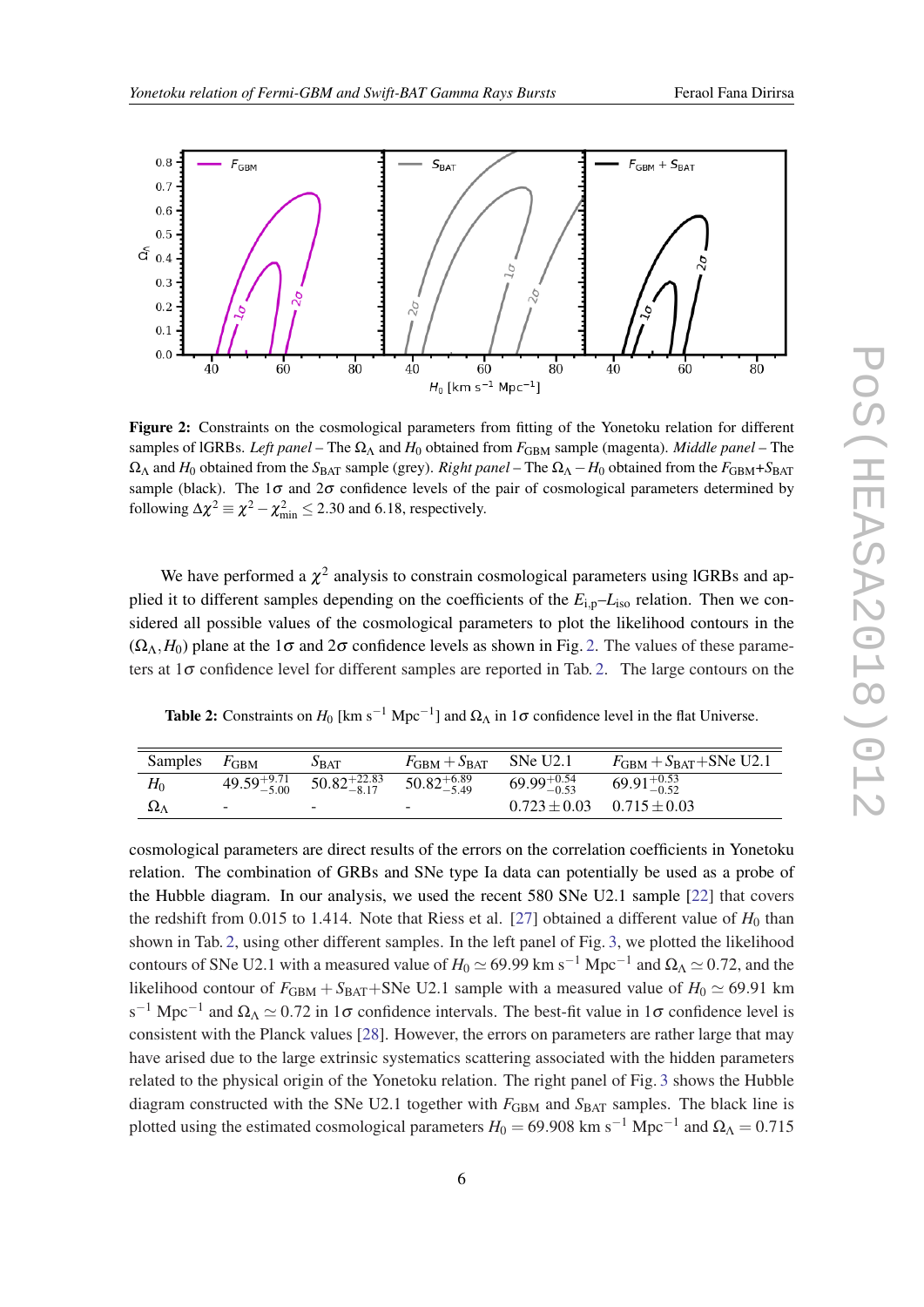<span id="page-6-0"></span>

Figure 3: *Left panel* – Contours of likelihood in the  $(H_0, \Omega_\Lambda)$  plane for SNe U2.1 (black color) and SNe U2.1 with the combined  $F_{\text{GBM}} + S_{\text{BAT}}$  (maroon color) samples in  $1\sigma$  and  $2\sigma$  confidence levels. The plus signs show the location of the best-fit. *Right panel* – Combined SNe and GRB Hubble diagram for the  $F_{\text{GBM}} + S_{\text{BAT}} + S_{\text{Ne}}$  U2.1 sample. The black solid line represents the distance moduli  $\mu(z)$  obtained with the best-fit cosmological parameters obtained from  $F_{\text{GBM}} + S_{\text{BAT}} + S_{\text{N}}$  U2.1 data. The vertical broken line is plotted at the maximum redshift  $z = 1.414$  of the SNe U2.1 data.

obtained from these joint analyses.

## 6. Summary

The *Swift*-BAT and *Fermi*-GBM GRBs with known redshift have been used to analyze the  $L<sub>iso</sub>$ *-E*<sub>i,p</sub> correlation. The  $L<sub>iso</sub>$  and  $E<sub>i,p</sub>$  are computed by using the parameters obtained from the best-fit models of spectral analysis reported in the GBM and BAT GRB catalogs. The best-fit of the Yonetoku relation for the joint  $F_{\text{GBM}} + S_{\text{BAT}}$  sample can be expressed as

$$
\frac{L_{\rm iso}}{\rm erg~s^{-1}} = 10^{52.48 \pm 0.10} \left(\frac{E_{\rm i,p}}{550~{\rm keV}}\right)^{1.60 \pm 0.29}
$$

.

This result is consistent with previous work of [[21\]](#page-7-0). The phenomenological correlation of *E*i,<sup>p</sup> and *L*iso also showed a strong correlation. For instance, the Pearson correlation coefficient for the BAT sample is 0.83, which is higher than the GBM sample. Using the coefficients of the correlation obtained from the analyzed samples of GRBs and also by combining with the recent SNe type Ia data, we construct an extended GRB Hubble diagram up to a redshift of  $z = 5.4636$ . Our fit to the combined GRB sample  $(F_{\text{GBM}} + S_{\text{BAT}})$  with the SNe U2.1 sample resulted in good fit to the cosmological parameters of  $H_0 = 69.91_{-0.52}^{+0.53}$  km s<sup>-1</sup> Mpc<sup>-1</sup> and  $\Omega_{\Lambda} = 0.715 \pm 0.03$ . This analysis is dominated by the SNe U2.1 sample due to smaller error bars. However, with the present GBM and BAT samples of lGRBs alone,  $\Omega_{\Lambda}$  and  $H_0$  cannot be meaningfully constrained since the errors on parameters are rather large that arise due to the large extrinsic systematics scattering associated to the sample.

#### References

[1] Meegan C *et al.* 2009 *The Astrophysical Journal* 702 791